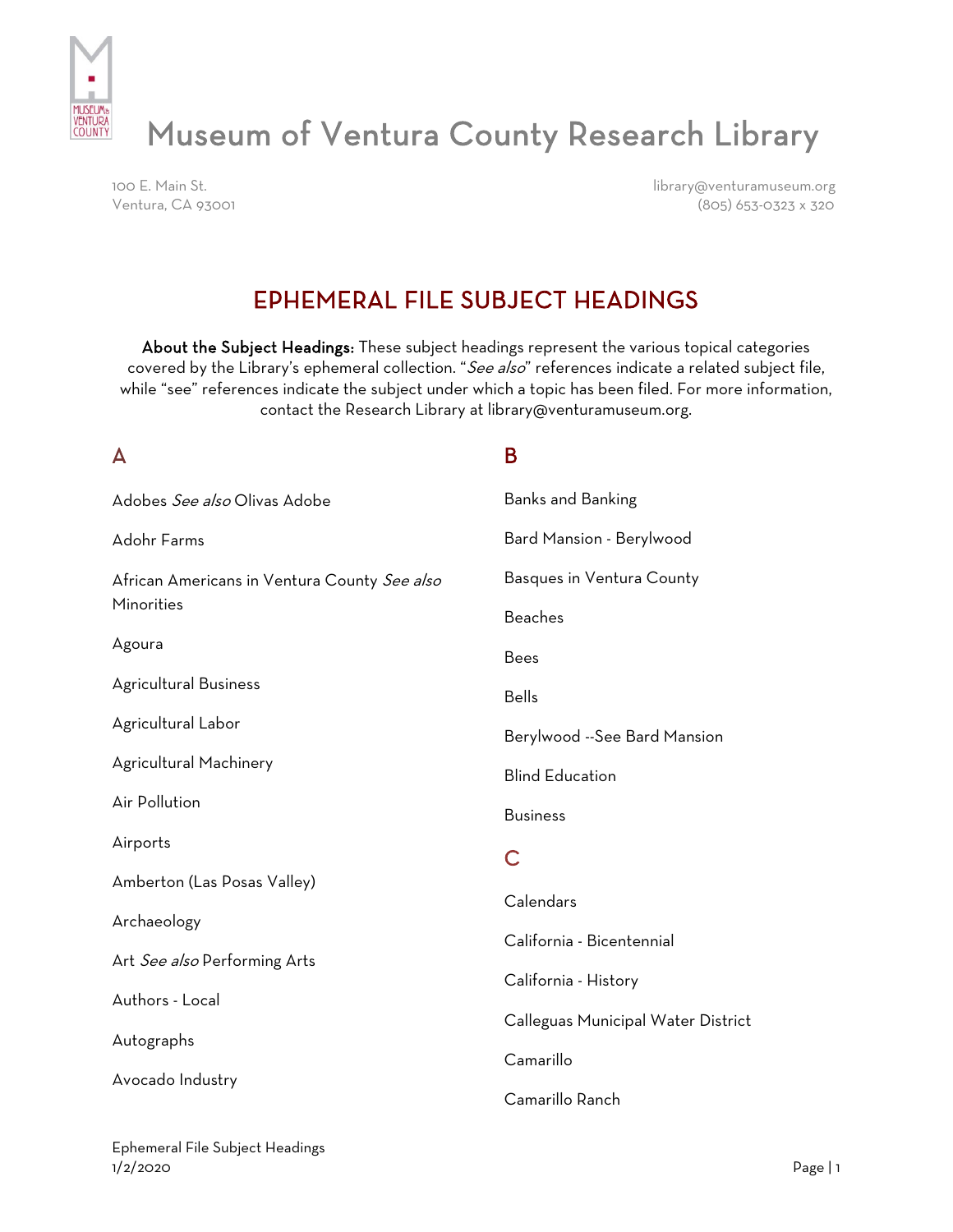| Camp Bartlett --See Parks             | Cook Mansion aka Newhall Mansion, Piru                                                                          |
|---------------------------------------|-----------------------------------------------------------------------------------------------------------------|
| Camulos Rancho -- See Rancho Camulos  | Mansion                                                                                                         |
| Cannons                               | Cookery                                                                                                         |
| Cattle Brands                         | Corcoran House, 831 Buenavista                                                                                  |
| Caves                                 | Corriganville                                                                                                   |
| Cemeteries                            | Courthouse, Old --See Ventura City Hall 501<br>Poli St. Post 12/73; Ventura Courthouse 501<br>Poli St. Pre 1969 |
| Cemetery Records                      |                                                                                                                 |
| Census                                | Costumes                                                                                                        |
| Chambers of Commerce - Ventura City   | Courts - Ventura County                                                                                         |
| Chambers of Commerce - Ventura County | Cross on The Hill                                                                                               |
| Channel Islands                       | Cultural Heritage                                                                                               |
| Chautauquas                           | Cuyama Valley                                                                                                   |
| Chinese in Ventura County             | D                                                                                                               |
| Chumash Indians                       | Dairying See also Adohr Farms                                                                                   |
| Churches and Synagogues               | Davis Memorial Scholarship                                                                                      |
| Citrus Fruit                          | De Anza Expedition - Descendants                                                                                |
| Civilian Defense                      | De Anza National Trail                                                                                          |
| <b>Civilian Conservation Corps</b>    | <b>Disasters</b>                                                                                                |
| Civil War --See U.S. Civil War        | Doheny (E.L.) Memorial Library                                                                                  |
| Clothing                              | Dudley, The M.K. (Miriam Knox) Dudley Home                                                                      |
| Clubs and Organizations               | Е                                                                                                               |
| Condors                               | Earthquakes                                                                                                     |
| Conejo Valley                         | Eisteddfod                                                                                                      |
| Conejo Valley Bicentennial Society    | Elections                                                                                                       |
| Conejo Valley Historical Society      | El Rio                                                                                                          |

Ephemeral File Subject Headings 1/2/2020 Page | 2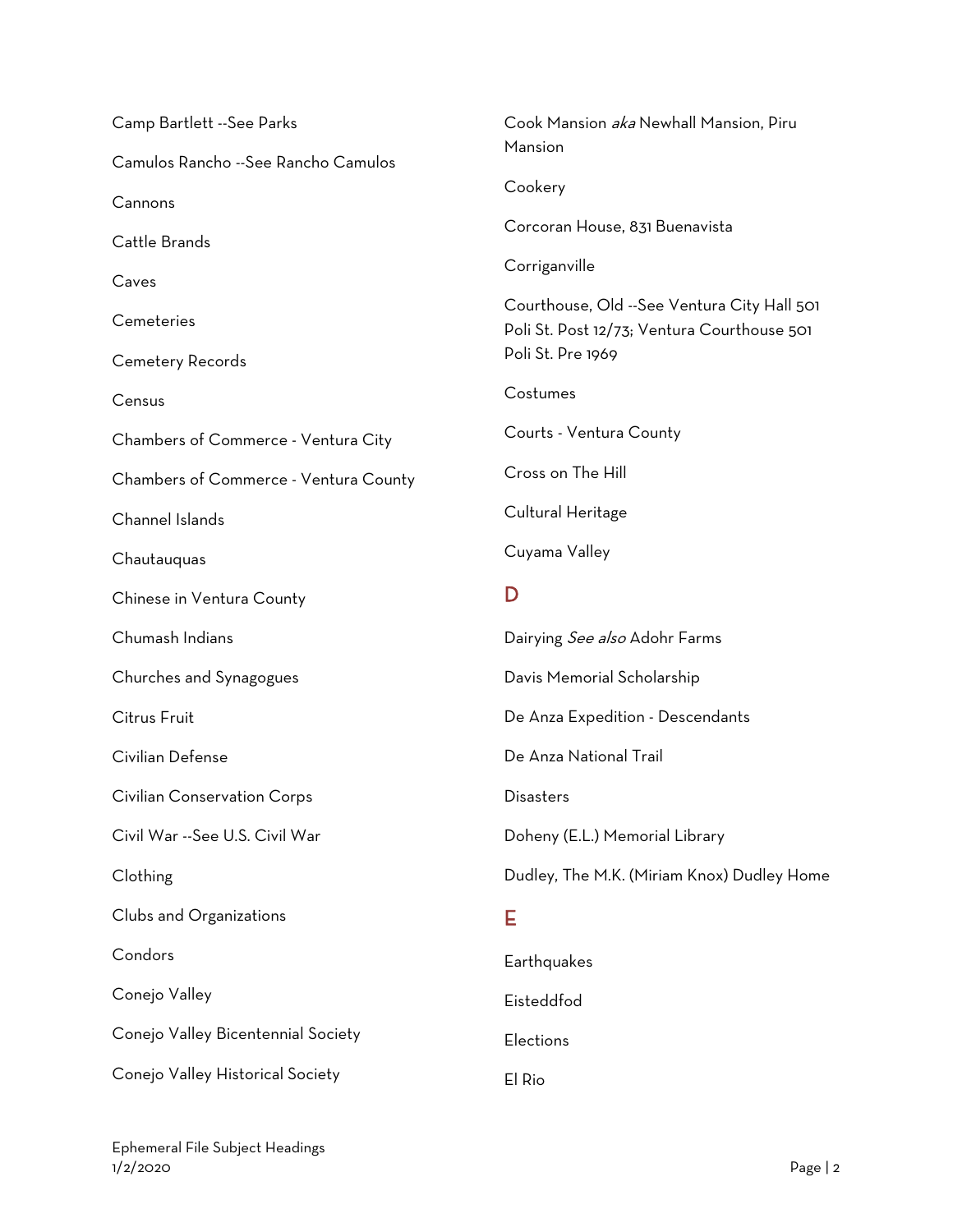Employment --See Ventura City Economic Development; Ventura County Economic Development

Environment

Environmental Impact

#### F

Fairs --See Ventura County Fair Farm Implements --See Agricultural Equipment Fiestas, Rodeos, Pageants, Street Fairs, Etc. Filipinos In Ventura County Fillmore Finance California Cities Fire Department Flags of California Flood Control Flowers Forum of the Arts Foster Bowl Freemasonry G **Gardening** 

Grand Army of The Republic --See Woman's Relief Corps Great White Fleet Visit H Handicapped Employment Harbors Harbors – Channel Islands Harbors – Port of Hueneme Health --See Medicine Historic Landmarks and Sites See also Names of Specific Places Historic Preservation Commission

Historical Societies

Homeless People

Hospitals - Community Memorial

Hospitals - St. John's

Hospitals - Santa Paula

Hospitals - Ventura County Medical Center

Hot Springs --See Matilija; Wheeler Hot Springs

Hotels

Houses and Buildings

Hueneme --See Port Hueneme

Geology

Genealogy

Gould House

Government Projects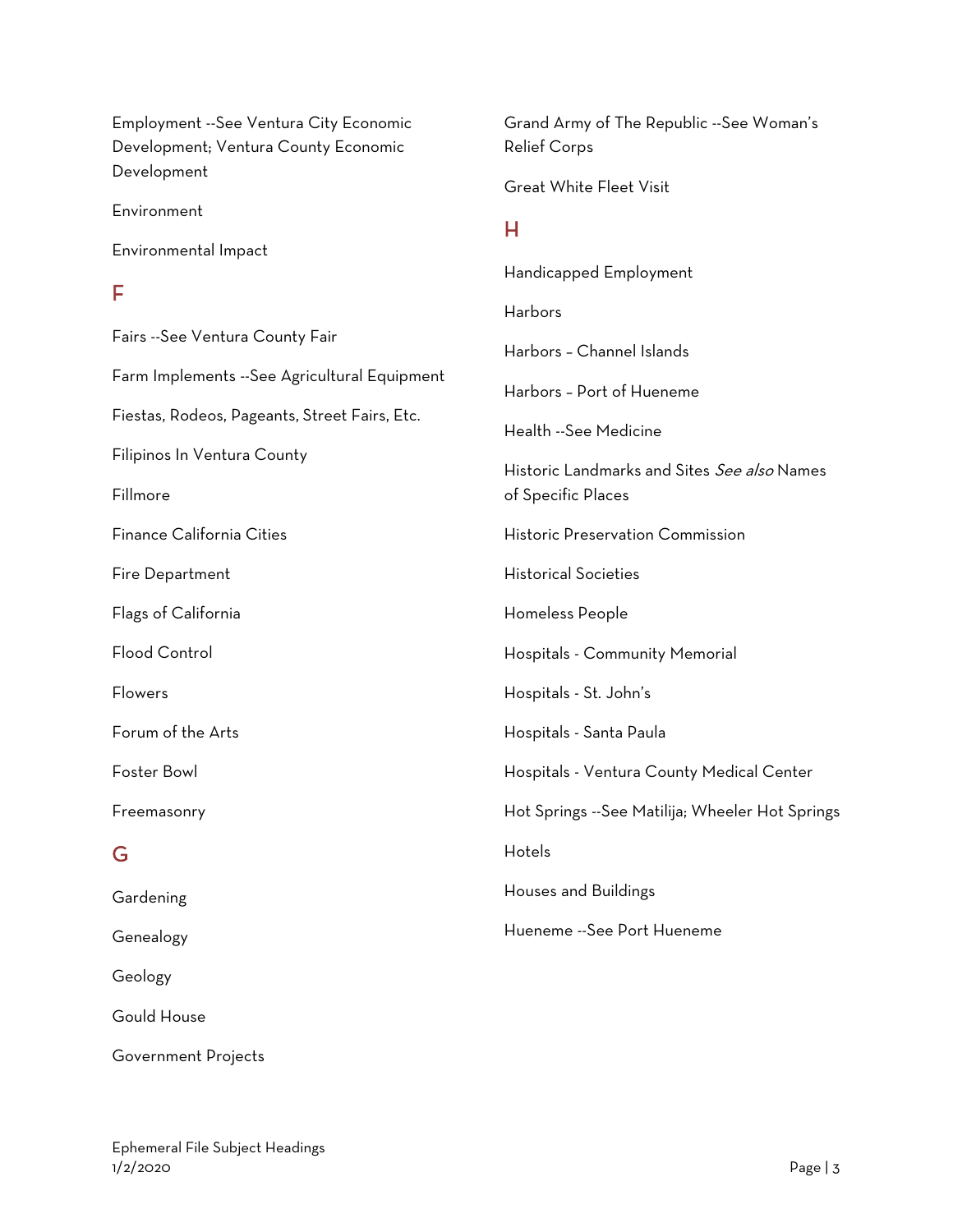## I

Indians of California Indians of North America Industry Insects

#### J

Japanese in Ventura County Japanese - Mexican Labor Association Jews in Ventura County Jungleland

#### K

Knights of Columbus

Ku-Klux-Klan

### L

Lake Glen aka Wiley Lake

Land Grants

Law Enforcement

Legends

Lewis Publishing Co.

Libraries

Lighthouses

Limoneira

Lockwood Valley

Lone Woman of San Nicholas

Los Angeles County

Ephemeral File Subject Headings 1/2/2020 Page | 4

Los Padres National Forest Los Prietos Camp Lotteries Lucking Ranch M Malibu Malibu Lagoon - Rindge Family – Cabrillo Maps Maps - Europe Maps - Sanborn Maps - Ventura City Maps - Ventura County Maritime Museum - Channel Islands Harbor Marriage Records Marrland Matilija Medicine Meiners Oaks – Meiners Ranch Menus Mercantile Stamp Company Mexican Americans in Ventura County Mines and Mineral Resources Minorities *See also* Names of Individual Groups (African Americans, Basques, Chinese, Filipinos, Japanese, Jews, Mexican Americans, Portuguese)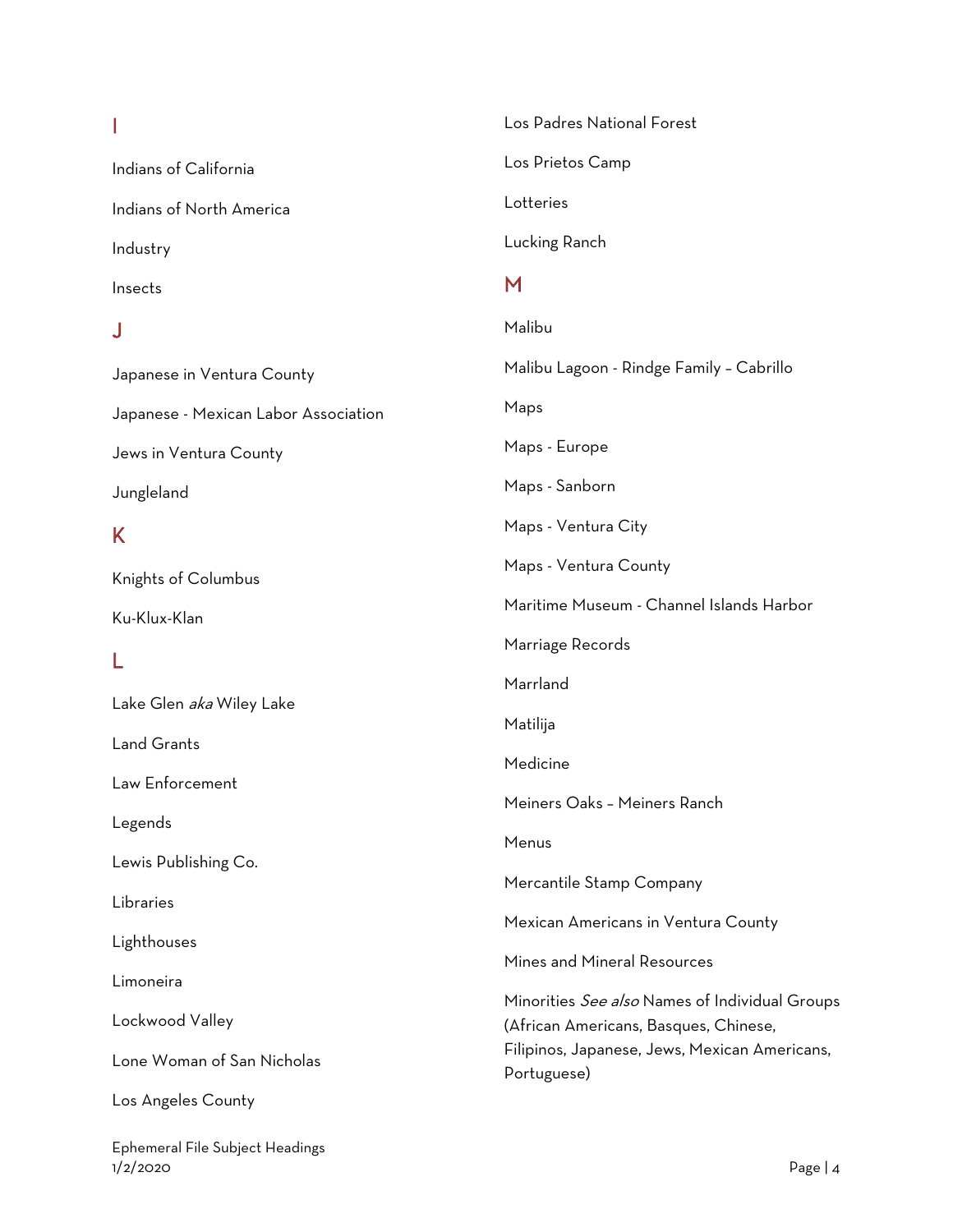| Miscellany - Pre 1900                                            | Newhall Mansion --See Cook Mansion                           |
|------------------------------------------------------------------|--------------------------------------------------------------|
| Miscellany - Post 1900                                           | Newspapers                                                   |
| Mission San Buenaventura --See San                               | Newspapers - Advertisements 1870-1900                        |
| <b>Buenaventura Mission</b>                                      | $\mathbf O$                                                  |
| Mission San Buenaventura Aqueduct                                | Oak View                                                     |
| Missions - California                                            | Oil --See Petroleum                                          |
| Missions - La Purisima                                           | Ojai                                                         |
| Missions - San Miguel Chapel                                     | Ojai Maps                                                    |
| Montalvo                                                         |                                                              |
| Moorpark                                                         | Ojai Valley                                                  |
| More Murder                                                      | Ojai Valley Historical Society                               |
| <b>Motion Pictures</b>                                           | Olivas Adobe                                                 |
| Museums - California                                             | Olympics, 1932                                               |
| Museums - Ventura County See also Maritime                       | Olympics, 1952                                               |
| Museum - Channel Islands Harbor; Surfing                         | Olympics, 1984                                               |
| Museum                                                           | Ortega Adobe                                                 |
| Museum of Ventura County **Moved to<br><b>Collection Offsite</b> | Oxnard                                                       |
| Music --See Musical Performances; Sheet                          | Oxnard Historical Society                                    |
| Music                                                            | P                                                            |
| <b>Musical Performances</b>                                      | Padre Juan Canyon                                            |
| N                                                                | Parks and Recreation See also Ventura County                 |
| Names, Geographical                                              | Parks; Ventura County Recreation                             |
| National Archives - Los Angeles Branch                           | Peirano Building                                             |
| <b>National Parks and Reserves</b>                               | Performances -- See Musical Performances;<br>Performing Arts |
| Naval Base Ventura County                                        | Performing Arts                                              |
| Newbury Park                                                     | Petroleum                                                    |

Ephemeral File Subject Headings 1/2/2020 Page | 5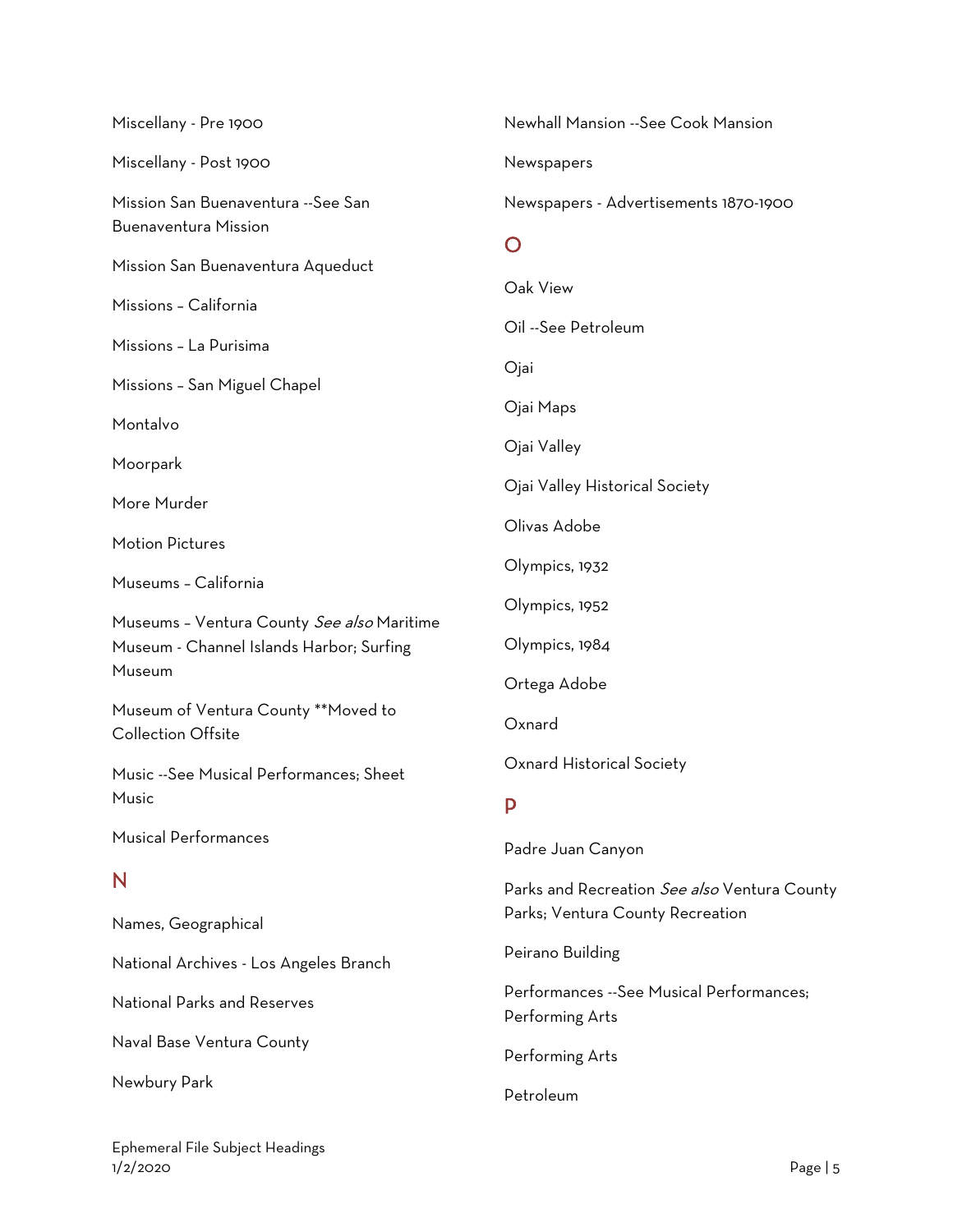| Photography                                                                                             | Rainfall                                                             |
|---------------------------------------------------------------------------------------------------------|----------------------------------------------------------------------|
| Pierpont Inn                                                                                            | Ranches                                                              |
| Pioneers - Ventura County                                                                               | Rancho Calleguas                                                     |
| Piru                                                                                                    | Rancho Camulos                                                       |
| Plants                                                                                                  | Rancho Camulos - Ramona Pageant                                      |
| Poetry                                                                                                  | Rancho Cañada Larga --See Ranchos                                    |
| Politics and Government --See Ventura County<br>Politicians and Elections; Ventura County<br>Government | Rancho Casitas<br>Rancho Guadalasca                                  |
| Population                                                                                              | Rancho Ojai and Rancho Cañada De San<br>Miguelito                    |
| Port Hueneme                                                                                            | Rancho Santa Ana                                                     |
| Port of Hueneme --See Harbors - Port of<br>Hueneme                                                      | Rancho Sespe                                                         |
| Portuguese In Ventura County                                                                            | Rancho Sespe - Steam Pump                                            |
| Postal Service                                                                                          | Rancho Temescal                                                      |
| Pratt, C.M. House                                                                                       | Ranchos                                                              |
| Presidential Visits to Ventura County                                                                   | Real Estate                                                          |
| Prisoners of War (Pows) --See Wars                                                                      | Recreation -- See Ventura County Recreation;<br>Parks and Recreation |
| Prohibition                                                                                             | <b>Red Cross</b>                                                     |
| <b>Public Utilities</b>                                                                                 | Restaurants - Ventura County See also Menus                          |
| Public Welfare<br>$\bf Q$                                                                               | Rindge Family --See Malibu Lagoon Rindge<br>Family - Cabrillo        |
| Quimichis Hacienda                                                                                      | Roads                                                                |
| R                                                                                                       | Rock Painting                                                        |
| Radio Stations                                                                                          | S                                                                    |
| Railroads                                                                                               | St. Francis Dam Disaster, 1928                                       |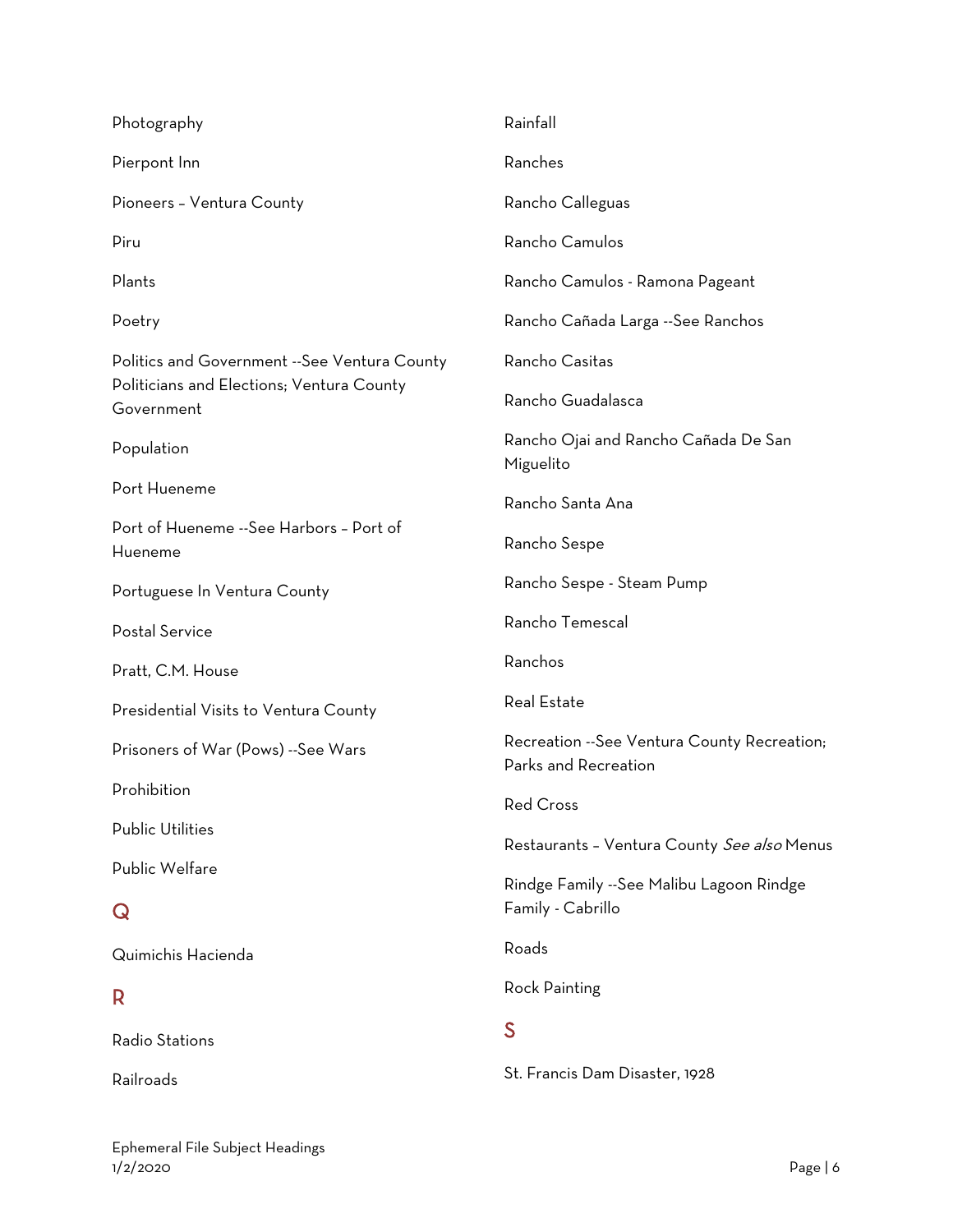| St. John's Seminary                                       | Simpson Tract                                                                       |
|-----------------------------------------------------------|-------------------------------------------------------------------------------------|
| San Buenaventura Mission                                  | Sports                                                                              |
| San Luis Obispo                                           | Springville                                                                         |
| Santa Barbara                                             | Stagecoaching                                                                       |
| Santa Barbara - Old Spanish Days                          | Stock Certificates (Ventura County                                                  |
| Santa Clarita                                             | Companies)                                                                          |
| Santa Paula                                               | Stuart Figures **Moved to Collection Offsite                                        |
| Saticoy                                                   | Sugar Beets                                                                         |
| School Administrations                                    | Surfing Museum aka C Street Museum                                                  |
| Schools - High School                                     | Τ                                                                                   |
| Schools - Private                                         | Taj Mahal-Ojai                                                                      |
| Schools - St. Catherine's Academy                         | Taxation                                                                            |
| Schools - Ventura (City)                                  | <b>Thousand Oaks</b>                                                                |
| Schools - Ventura County                                  | Tico, Fernando, Rancho Ojai --See Rancho Ojai<br>and Rancho Canada De San Miguelito |
| Senior Citizen's Housing                                  | Tortilla Flats                                                                      |
| Serra Statue                                              | Transportation                                                                      |
| Serra, Fr. Junipero                                       | Trees                                                                               |
| Sespe See also Rancho Sespe; Rancho Sespe -<br>Steam Pump | Trees - Two Trees                                                                   |
| Sheet Music                                               | Trees - Norfolk Island Pines                                                        |
| Shepherd, Theodosia B.                                    | U                                                                                   |
| Shipping                                                  | U.S. - Centennial Celebrations                                                      |
| Ships                                                     | U.S. - Civil War                                                                    |
| Sierra Club                                               | Universities and Colleges - Channel Islands                                         |
| Silver Shirts                                             | Universities and Colleges - Moorpark                                                |
| Simi Valley                                               | Universities and Colleges - Oxnard                                                  |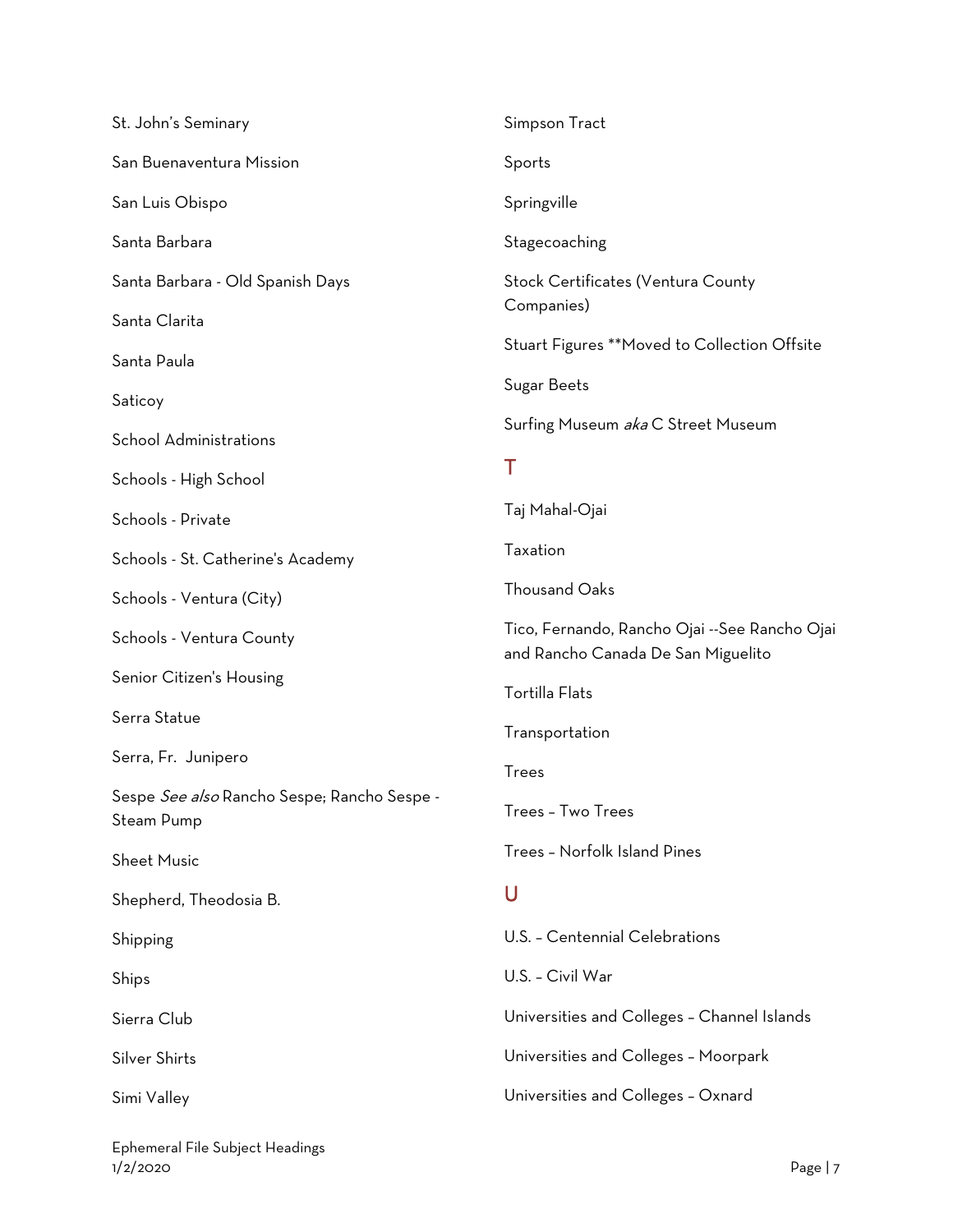Universities and Colleges – St. Thomas Aquinas Universities and Colleges – Ventura County

#### V

Valley Headlight – Briggs District Newspaper

Vegetables

Ventura Ave. (La Cañada)

Ventura Bath House

Ventura Boys and Girls Club

Ventura Census --See Census

Ventura Centennial, 1966

Ventura – City

Ventura City – Economic Development

Ventura City – Government

Ventura City Hall - Old Courthouse 501 Poli St.

Ventura City – History

Ventura City – Newsletter

Ventura College and Ventura College District - -See Universities and Colleges – Ventura County

Ventura County Courthouse - Pre 1969 501 Poli Street

Ventura County Economic Development

Ventura County Elections --See Ventura County Politicians and Elections; Ventura County Government

Ventura County Fair

Ventura County Government

Ventura County Government Center Ventura County History Ventura County Laws and Legislation --See Ventura County Government Ventura County Legislators --See Ventura County Politicians and Elections Ventura County Parks Ventura County Planning Ventura County Politicians and Elections Ventura County Recreation Ventura County Seal Ventura County Statistics Ventura County Tourism (with "Living Here") Ventura County Women's Defense Battalion Ventura Junior College --See Universities and Colleges – Ventura County Ventura Keys Ventura Oil Company Vital Statistics Voting Registers W Wage Statistics - U.S. 1800s - 1910 Wars See also U.S. - Civil War

Warring Canyon

Water and Land Management

Water Supply

Ephemeral File Subject Headings 1/2/2020 Page | 8